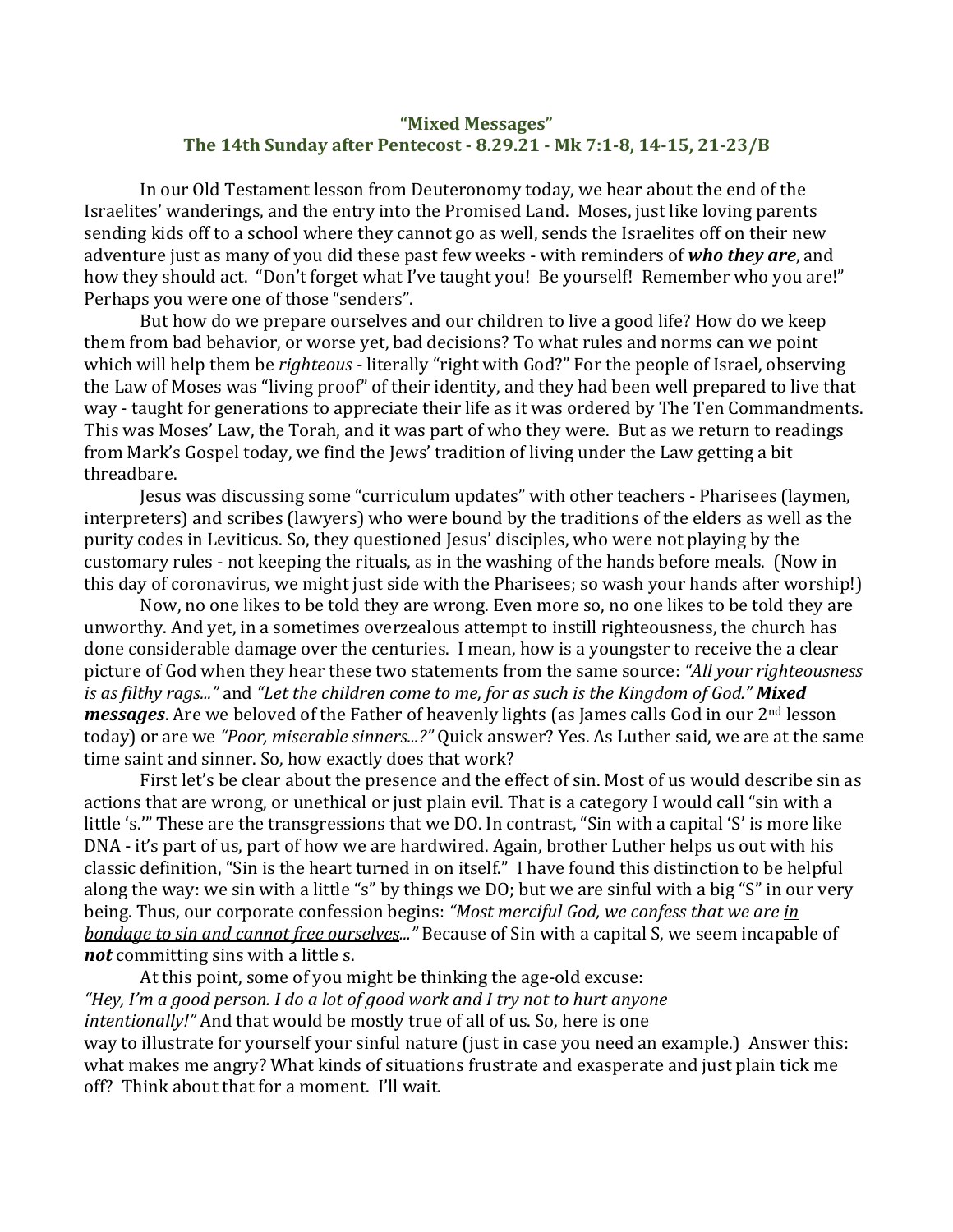If the mere thought of some of your examples makes your blood rise - welcome to the human race - where more often than not - anger is the hallmark of the effect of our sinful nature. And Anger can mask a thousand different emotions from fear, to hurt, to disappointment, to ...

Anger is the presence of a situation (from our unique perspectives) which should be something else. You have a point of view that others should share. And you cannot understand why they don't. Anger. You want someone to behave differently and cannot make them do so, no matter how hard you try. Anger. You disagree with people's choices or causes, and the gap cannot be bridged. Anger. Now, I'm sure there are as many definitions of anger as there are people. But Pastor Dalton Rushing sums it up in one phrase: anger often happens "when **what is** does not line up with *what ought to be." Mixed messages.* 

These things may be small, even silly. But sometimes they are much bigger, much more difficult. When churches exclude people made in God's image, as if it were our job. When people do the best they can but never seem to be able to get ahead; When society expects you to move on quickly from grief, as if such a thing were possible; When racism, or sexism, or homophobia, or ageism run rampant; when bullies flourish; when hypocrisy reigns; when the widow and the orphan are left to fend for themselves, well, we can all understand the anger. I mean, good grief, it makes *me* angry, and I'm rarely on the receiving end of this injustice. But, I think it's *supposed* to make us angry. Why? In each of these examples, **What is** does not line up with **what ought to be**. So how do we deal with the anger that has been festering all around us for the last few years? The Letter of James says clearly that everyone should be quick to listen, slow to speak, and slow to grow angry, but please note that he does not say that you should never **be angry.** 

Indeed, there is what we call "righteous indignation." That's what Jesus was feeling when he turned over the tables in the Temple - pointing out that the merchants had taken advantage of the needs of those coming to worship God in the ways that had been practiced for generations. "My Temple should be a house of prayer! But you have made it a den of *thieves!"* But be careful. There are only a handful of those who are in a position to rightfully display that kind of anger. I mean, imagine if it had been Thomas or Philip who marched into the courtyard and started driving people out with a whip of cords! Not their place on that particular day...

No. I'm talking about the anger that seeps into our relationships and chips away at the other. I'm talking about the positions that we hold that have become so imbedded in us that we stop listening. I'm talking about the anger that comes when we judge someone else's life on our terms, and can't even imagine that there might be another valid experience.

Just the other day, I read about what happens to certain trees in the midst of wildfires. The fire begins at the roots, and in some species the fire burns the tree from the inside, such that you can't tell much is wrong with the tree until you take a whack at it, and you see the flames licking out from within. Dealing with anger is very much like dealing with fire in this way. If you aren't careful, it will burn you up from the inside.

Be slow to grow angry, but be angry about the right things. Being inconvenienced is not the same thing as being marginalized. In fact, much of the message of the entire Bible is that we are to look out for one another, to do as Jesus said in the two greatest commandments, to love God and to love others. Seems that a big part of loving others is to find the place where *what is* does not line up with *what ought to be*, and then try our best to unmix the messages without harming the messenger.

You know, God observed human sinfulness for generations - sending teachers and prophets and signs and wonders to try to turn the heads of the created ones - stiff-necked and stubborn -